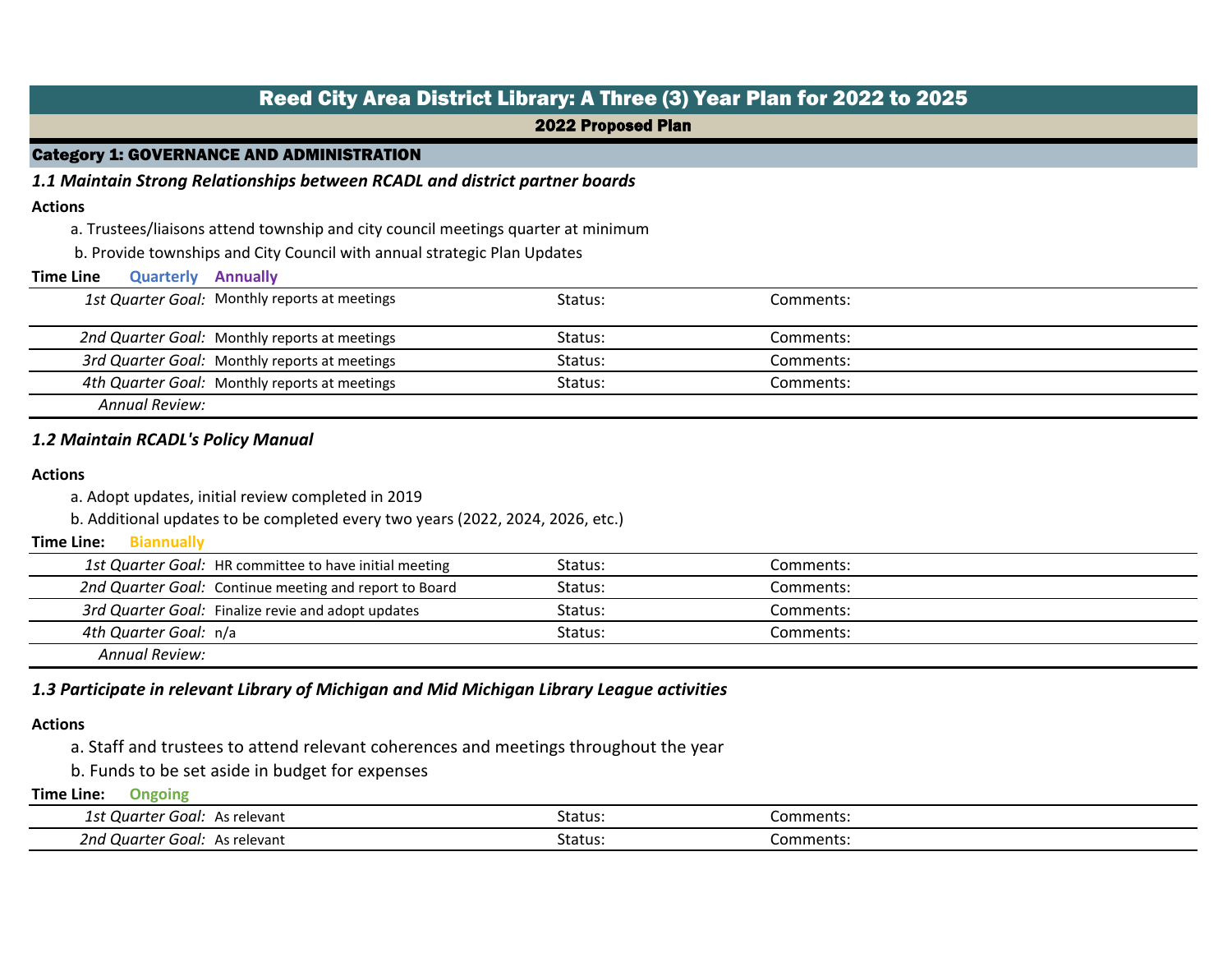| 3rd ′<br>or f<br>Goal:<br><b>Juart</b><br>As relevant | Status: | Comments: |  |
|-------------------------------------------------------|---------|-----------|--|
| 4th<br>$-0.00$<br>Goal:<br>Quart<br>As relevant       | Status: | comments  |  |

*Annual Review:*

# *1.4 Maintain a balanced budget*

#### **Actions**

a. Review budget status at Board meetings

#### **Ongoing Time Line:**

| 1st Quarter Goal: Monthly reports at meetings | Status: | Comments: |  |
|-----------------------------------------------|---------|-----------|--|
| 2nd Quarter Goal: Monthly reports at meetings | Status: | Comments: |  |
| 3rd Quarter Goal: Monthly reports at meetings | Status: | Comments: |  |
| 4th Quarter Goal: Monthly reports at meetings | Status: | Comments: |  |
| Annual Review:                                |         |           |  |

## *1.5 Review and update Board By-Laws*

#### **Actions**

a. Adopt updates, initial review completed in 2019

b. Additional updates to be completed every two years (2022, 2024, 2026, etc.)

#### **Biannually Time Line:**

| 1st Quarter Goal: HR committee have initial meeting         | Status: | Comments: |
|-------------------------------------------------------------|---------|-----------|
| 2nd Quarter Goal: Continue meeting and report to Board      | Status: | Comments: |
| 3rd Quarter Goal: Continue meeting and report to Board      | Status: | Comments: |
| 4th Quarter Goal: Finalize, review and update Board by-laws | Status: | Comments: |
| المنتجان والمنتمرة                                          |         |           |

*Annual Review:*

# *1.6 Review and evaluate status of RCADL's three (3) year plan*

#### **Actions**

a. Review strategic plan progress quarterly at board meetings

b. Strategic Planning Committee to continue meeting twice a year

#### **Quarterly Biannually Time Line:**

| 1st Quarter Goal: SPC to meet, review 4th quarter progress | Status: | Comments: |  |
|------------------------------------------------------------|---------|-----------|--|
| 2nd Quarter Goal: Review 1st Quarter progress in April     | Status: | Comments: |  |
| 3rd Quarter Goal: Review 2nd Quarter progress in July      | Status: | Comments: |  |
| 4th Quarter Goal: Review 3rd Quarter progress in December  | Status: | Comments: |  |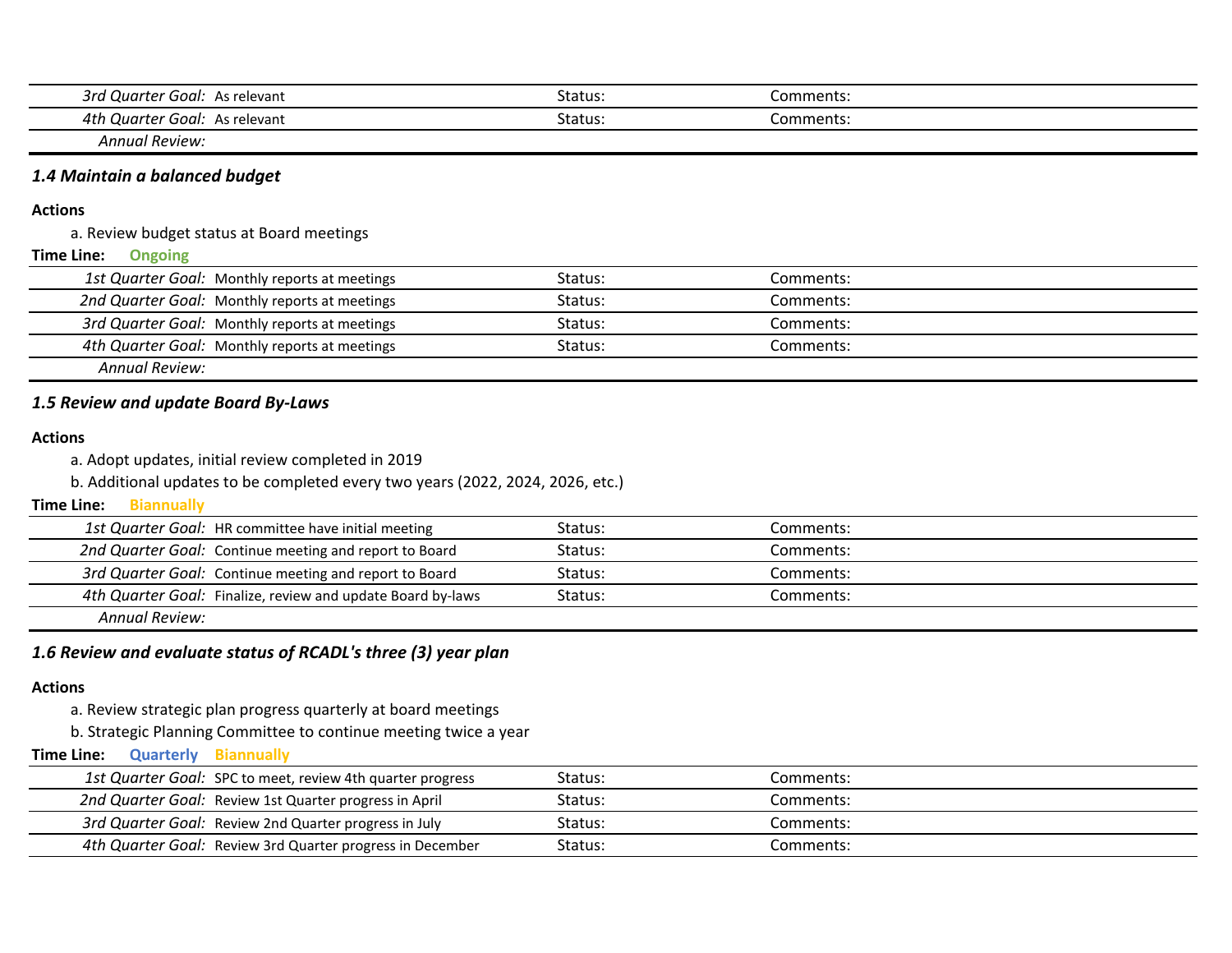### *Annual Review:*

# *1.7 Create Yearly Goal sheet to implement Strategic Plan*

## **Actions**

a. Initial goals identified at a first quarter meeting

b. Review yearly goal sheet at monthly Board meetings

#### **Ongoing Annually Time Line:**

| 1st Quarter Goal: SPC to meet, review 4th quarter progress | Status: | Comments: |
|------------------------------------------------------------|---------|-----------|
| 2nd Quarter Goal: Monthly assessment at Board meeting      | Status: | Comments: |
| 3rd Quarter Goal: Monthly assessment at Board meeting      | Status: | Comments: |
| 4th Quarter Goal: Monthly assessment at Board meeting      | Status: | Comments: |
| Annual Review:                                             |         |           |

# *1.8 Pursue Library of Michigan's Quality Service Audit Checklist (QSAC) status*

#### **Actions**

a. Obtain and maintain essential QSAC status

b. QSAC Committee to be developed and meet regularly

#### **Ongoing Annually Time Line:**

| 1st Quarter Goal: Create a QSAC committee | Status: | Comments: |  |
|-------------------------------------------|---------|-----------|--|
| 2nd Quarter Goal:                         | Status: | Comments: |  |
| 3rd Quarter Goal:                         | Status: | Comments: |  |
| 4th Quarter Goal:                         | Status: | Comments: |  |
| Annual Review:                            |         |           |  |

# *1.9 Update and maintain accounting practices*

## **Actions**

a. Continue bookkeeping practices with the City of Reed City

|                | 1st Quarter Goal: Monthly communications and follow thru | Status: | Comments: |
|----------------|----------------------------------------------------------|---------|-----------|
|                | 2nd Quarter Goal: Monthly communications and follow thru | Status: | Comments: |
|                | 3rd Quarter Goal: Monthly communications and follow thru | Status: | Comments: |
|                | 4th Quarter Goal: Monthly communications and follow thru | Status: | Comments: |
| Annual Review: |                                                          |         |           |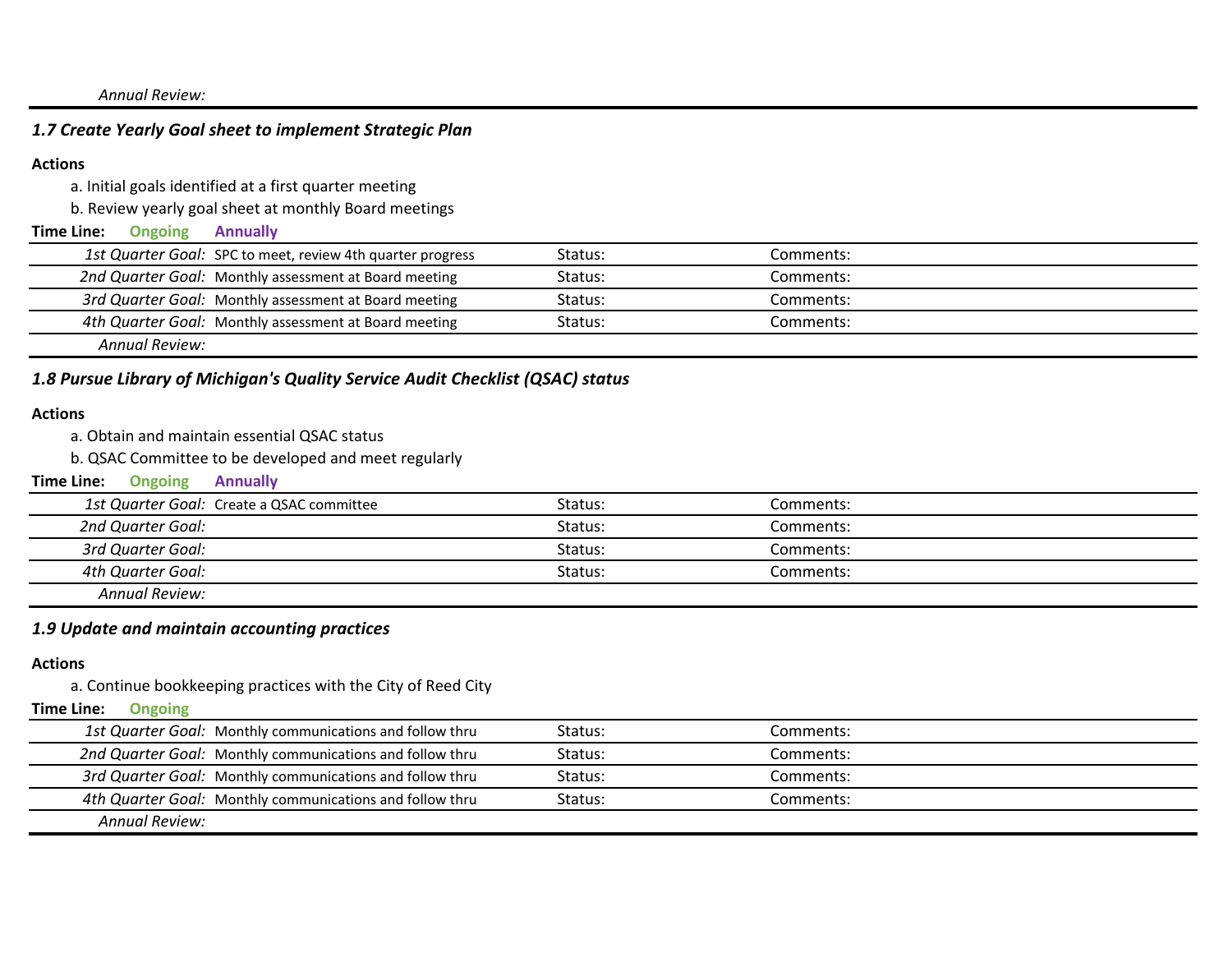# *1.10 Retire Renovation Debt Early*

## **Actions**

a. Continue to pay accelerated amount

#### **Ongoing Time Line:**

| 1st Quarter Goal: Finance Committee to meet, plan and report | Status: | Comments: |  |
|--------------------------------------------------------------|---------|-----------|--|
| 2nd Quarter Goal: Report to the Board                        | Status: | Comments: |  |
| 3rd Quarter Goal: Report to the Board                        | Status: | Comments: |  |
| 4th Quarter Goal: Report to the Board                        | Status: | Comments: |  |
| Annual Review:                                               |         |           |  |

## Category 2: PERSONNEL AND HUMAN RESOURCES

# *2.1 Staff the library for maximum efficiency and continuity*

## **Actions**

a. Continue to assess needs for additional staffing

b. Continue to research funding possibilities to support expanding staff

#### **Ongoing Time Line:**

|                | 1st Quarter Goal: On-going assessment | Status: | Comments: |
|----------------|---------------------------------------|---------|-----------|
|                | 2nd Quarter Goal: On-going assessment | Status: | Comments: |
|                | 3rd Quarter Goal: On-going assessment | Status: | Comments: |
|                | 4th Quarter Goal: On-going assessment | Status: | Comments: |
| Annual Review: |                                       |         |           |

# *2.2 Provide ongoing professional development opportunities for paid staff*

### **Actions**

a. Virtual and in person workshops and conferences

b. Develop a plan or schedule for regular/routine training

| 1st Quarter Goal: As available | Status: | Comments: |  |
|--------------------------------|---------|-----------|--|
| 2nd Quarter Goal: As available | Status: | Comments: |  |
| 3rd Quarter Goal: As available | Status: | Comments: |  |
| 4th Quarter Goal: As available | Status: | Comments: |  |
| <b>Annual Review:</b>          |         |           |  |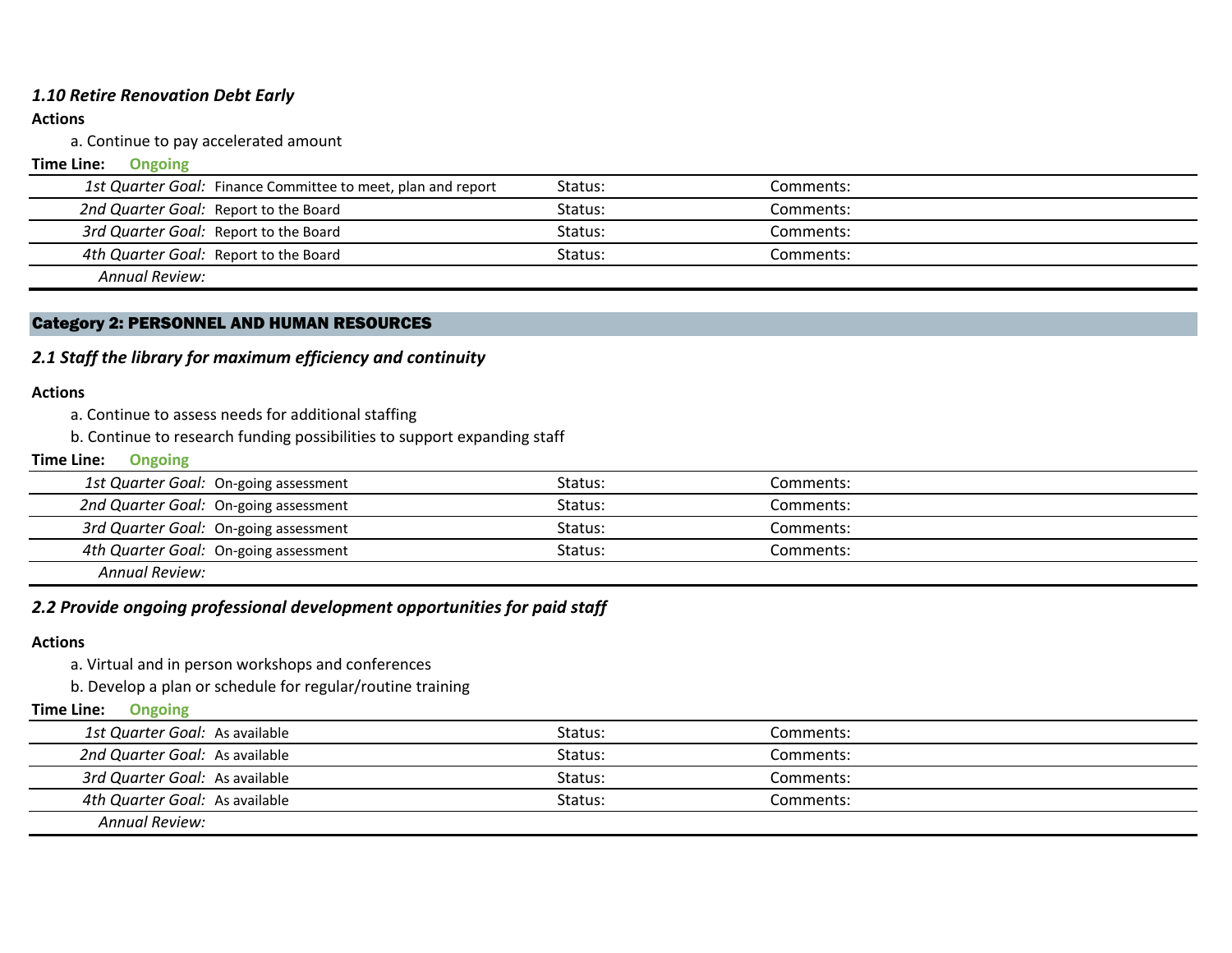## *2.3 Recruit, train, and recognize library volunteers*

## **Actions**

a. Hold annual volunteer recognition event

b. Develop volunteer orientation package

c. Recruit and maintain new volunteers annually

| Time Line:<br><b>Ongoing</b><br><b>Annually</b> |         |           |  |
|-------------------------------------------------|---------|-----------|--|
| 1st Quarter Goal:                               | Status: | Comments: |  |
| 2nd Quarter Goal:                               | Status: | Comments: |  |
| 3rd Quarter Goal:                               | Status: | Comments: |  |
| 4th Quarter Goal:                               | Status: | Comments: |  |
| Annual Review:                                  |         |           |  |

# *2.4 Conduct annual service evaluations with staff*

### **Actions**

a. Director to review staff members annually in January

#### **Annually Time Line:**

|                | 1st Quarter Goal: Administer evaluations | Status: | Comments: |
|----------------|------------------------------------------|---------|-----------|
|                | 2nd Quarter Goal: Follow up as necessary | Status: | Comments: |
|                | 3rd Quarter Goal: Follow up as necessary | Status: | Comments: |
|                | 4th Quarter Goal: Follow up as necessary | Status: | Comments: |
| Annual Review: |                                          |         |           |

# *2.5 Formation of "Friends of RCADL" group*

## **Actions**

a. Develop RCADL Friends Group

b. Work with other local Friends Groups for assistance

| 1st Quarter Goal: Research process    | Status: | Comments: |  |
|---------------------------------------|---------|-----------|--|
| 2nd Quarter Goal: Begin recruiting    | Status: | Comments: |  |
| 3rd Quarter Goal: Continue recruiting | Status: | Comments: |  |
| 4th Quarter Goal: Plan next steps     | Status: | Comments: |  |
| Annual Review:                        |         |           |  |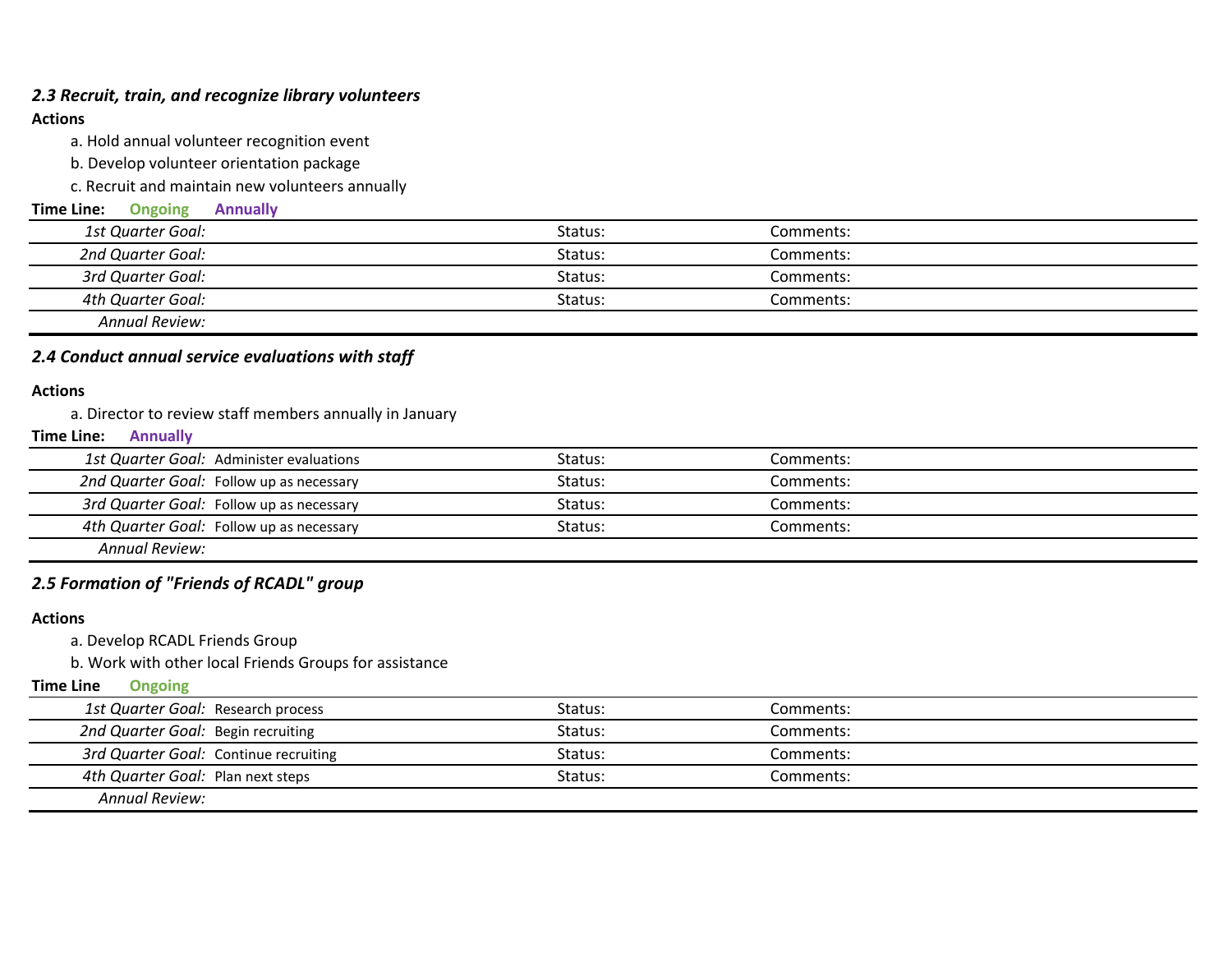# *2.6 Conduct annual Board of self-evaluation*

## **Actions**

a. Meet annually to evaluate Board via outside tools and resources

### **Annually Time Line:**

| 1st Quarter Goal: Board review and training | Status: | Comments: |  |
|---------------------------------------------|---------|-----------|--|
| 2nd Quarter Goal:                           | Status: | Comments: |  |
| 3rd Quarter Goal:                           | Status: | Comments: |  |
| 4th Quarter Goal:                           | Status: | Comments: |  |
| <b>Annual Review:</b>                       |         |           |  |

## *2.7 Identify potential Board member candidates*

### **Actions**

a. Cultivate a bench of potential Board candidates to fill vacancies as they arise

#### **Ongoing Time Line:**

|                       | 1st Quarter Goal: Cultivate list of potential candidates for Board | Status: | Comments: |
|-----------------------|--------------------------------------------------------------------|---------|-----------|
|                       | 2nd Quarter Goal: Cultivate list of potential candidates for Board | Status: | Comments: |
|                       | 3rd Quarter Goal: Cultivate list of potential candidates for Board | Status: | Comments: |
|                       | 4th Quarter Goal: Cultivate list of potential candidates for Board | Status: | Comments: |
| <b>Annual Review:</b> |                                                                    |         |           |

# Category 3: SERVICES TO THE PUBLIC

# *3.1 Continue to assess patron needs*

### **Actions**

## a. Patron suggestions box

b. Conduct community survey online and by hard copy at the library to be conducted every two years (last completed 8/18)

### **Ongoing Biannually Time Line:**

| 1st Quarter Goal: Finalize and implement survey | Status: | Comments: |  |
|-------------------------------------------------|---------|-----------|--|
| 2nd Quarter Goal:                               | Status: | Comments: |  |
| 3rd Quarter Goal:                               | Status: | Comments: |  |
| 4th Quarter Goal:                               | Status: | Comments: |  |
| <b>Annual Review:</b>                           |         |           |  |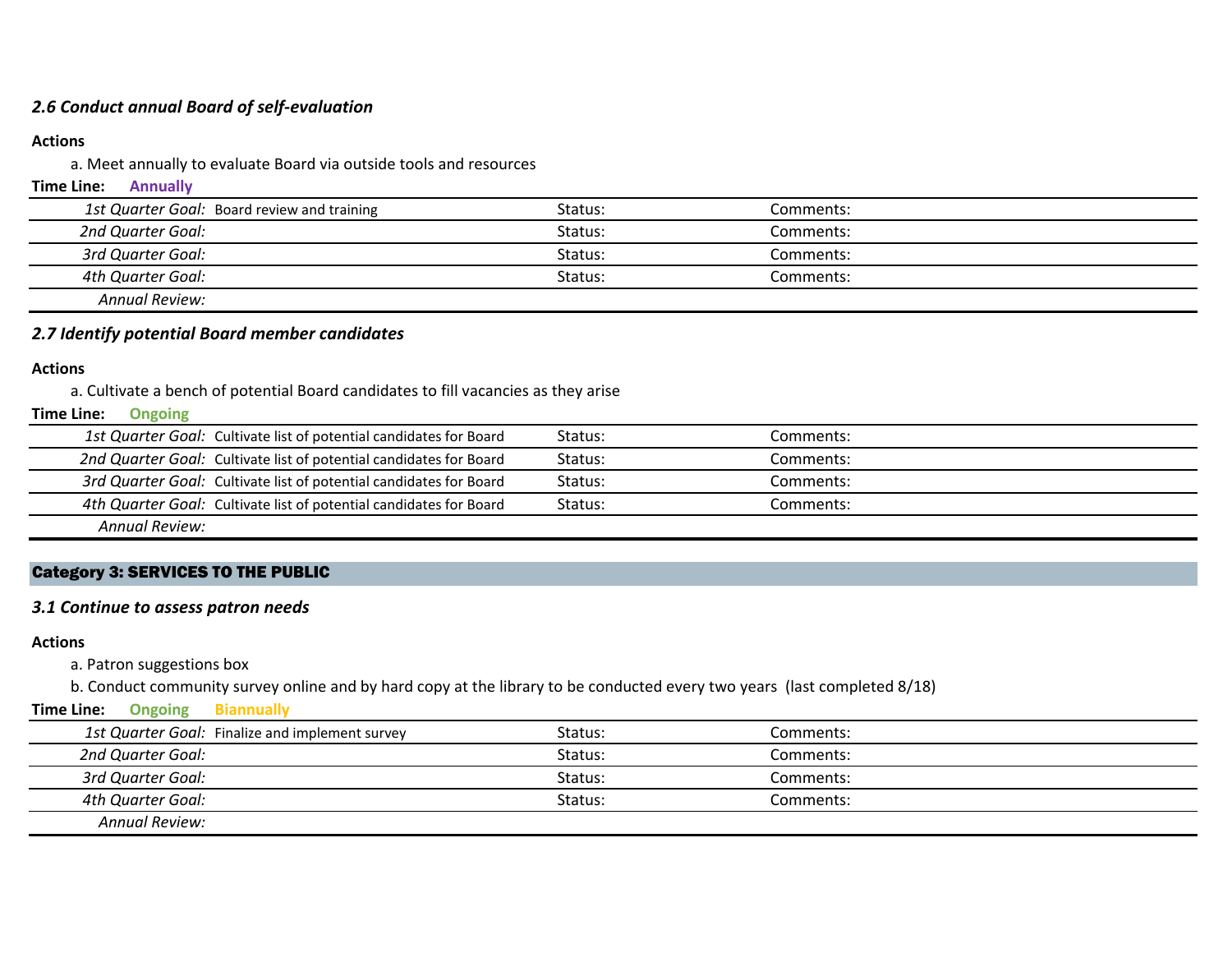# *3.2 Expand services and information for community members with special needs*

### **Actions**

a. Information posters

b. Braille and talking book library

### **Time Line: Ongoing**

| 1st Quarter Goal: | Status: | Comments: |  |
|-------------------|---------|-----------|--|
| 2nd Quarter Goal: | Status: | Comments: |  |
| 3rd Quarter Goal: | Status: | Comments: |  |
| 4th Quarter Goal: | Status: | Comments: |  |
| Annual Review     |         |           |  |

*Annual Review:*

# *3.3 Expand community programming and special group activities*

### **Actions**

a. Continue to expand the summer reading Program (SRP)

b. Further explore partnership with RCAPS

c. Continue to offer new, relevant community programs annually

d. Explore mobile delivery to senior center and/or home delivery for homebound patrons by 2020

### **Time Line: Ongoing**

| 1st Quarter Goal: Staff led | Status: | Comments: |  |
|-----------------------------|---------|-----------|--|
| 2nd Quarter Goal: Staff led | Status: | Comments: |  |
| 3rd Quarter Goal: Staff led | Status: | Comments: |  |
| 4th Quarter Goal: Staff led | Status: | Comments: |  |
| Annual Review: Ongoing      |         |           |  |

# *3.4 Increase services offered to District and Contracted service areas*

## **Actions**

a. Bring on contract libraries as full partners if possible by 2024

b. Add additional township members as possible by 2024

d. Reinstate Hersey as a District partner

| 1st Quarter Goal: | Status. | Comments: |  |
|-------------------|---------|-----------|--|
| 2nd Quarter Goal: | Status: | Comments: |  |
| 3rd Quarter Goal: | Status: | Comments: |  |
| 4th Quarter Goal: | Status: | Comments: |  |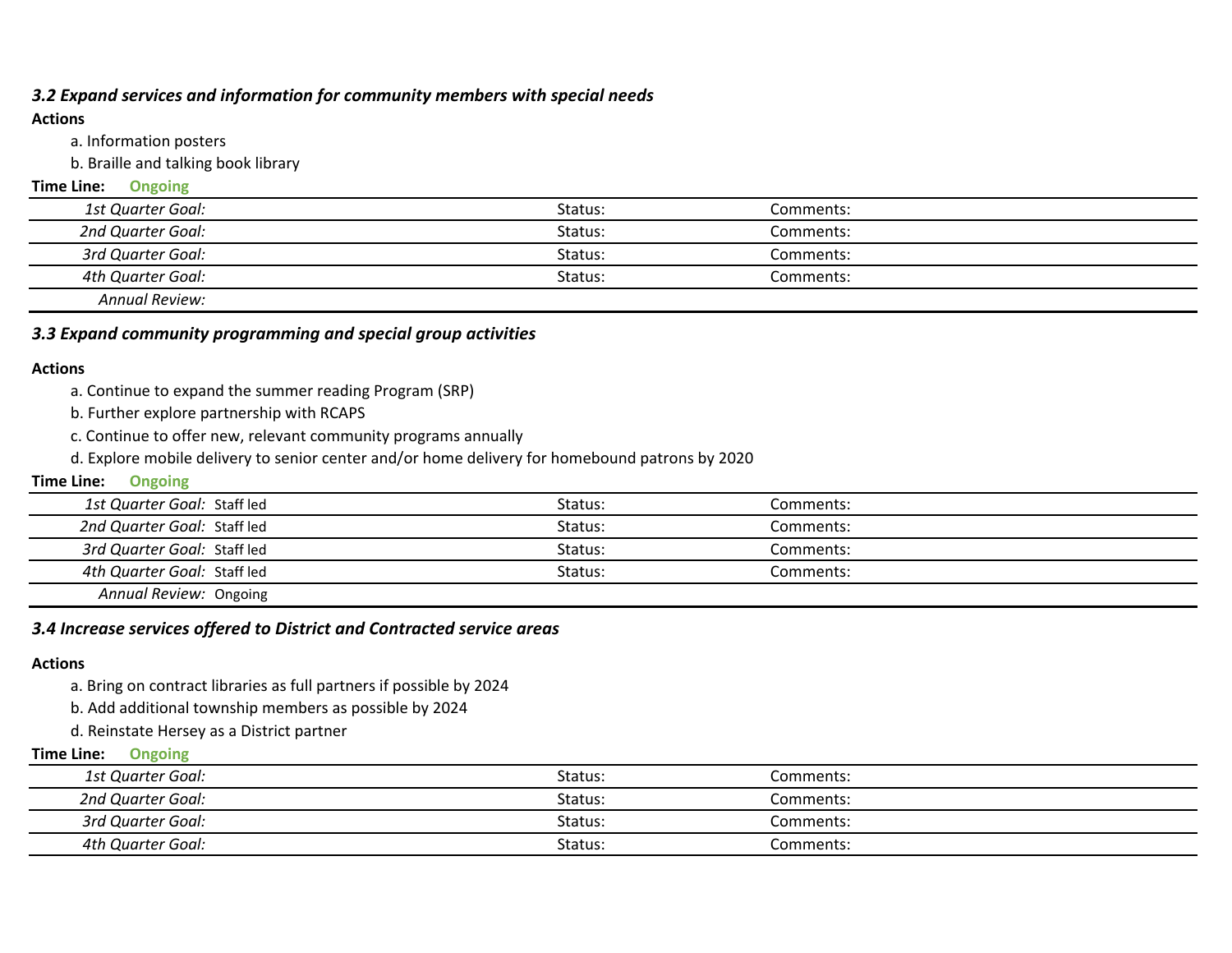*Annual Review:*

# *3.5 Assessment of Collection*

### **Actions**

a. Inventory collection

b. Assess collection for circulation use, wear and tear, relevency, and diversity

c. Weed the collection as necessary (see also: Goal 5.1).

d. Add to collection focussing on updated information, trends, and diversity and inclusivity

#### **Ongoing Time Line:**

| 1st Quarter Goal: Adult Fiction including audiobooks& large print | Status: | Comments: |
|-------------------------------------------------------------------|---------|-----------|
| 2nd Quarter Goal: Adult Nonfiction                                | Status: | Comments: |
| 3rd Quarter Goal: J and JE collections                            | Status: | Comments: |
| 4th Quarter Goal: YA and Genre collections                        | Status: | Comments: |
| Annual Review:                                                    |         |           |

Category 4: PUBLIC RELATIONS

## *4.1 RCADL logo and Rebranding*

#### **Actions**

a. Update Logo

b. Rebrand

#### **Time Line: Ongoing**

| 1st Quarter Goal: Update Logo        |                                                       | Status: | Comments: |
|--------------------------------------|-------------------------------------------------------|---------|-----------|
|                                      | 2nd Quarter Goal: Rebrand all external communications | Status: | Comments: |
|                                      | 3rd Quarter Goal: Rebrand all internal communications | Status: | Comments: |
| 4th Quarter Goal: New sign installed |                                                       | Status: | Comments: |
| Annual Review:                       |                                                       |         |           |

*4.2 Continue to maintain communications with the public*

### **Actions**

- a. Advertise library workshops and events via media and the website
- b. Create and maintain patron email list to distribute monthly program calendar
- c. Display signs in partner townships and around Reed City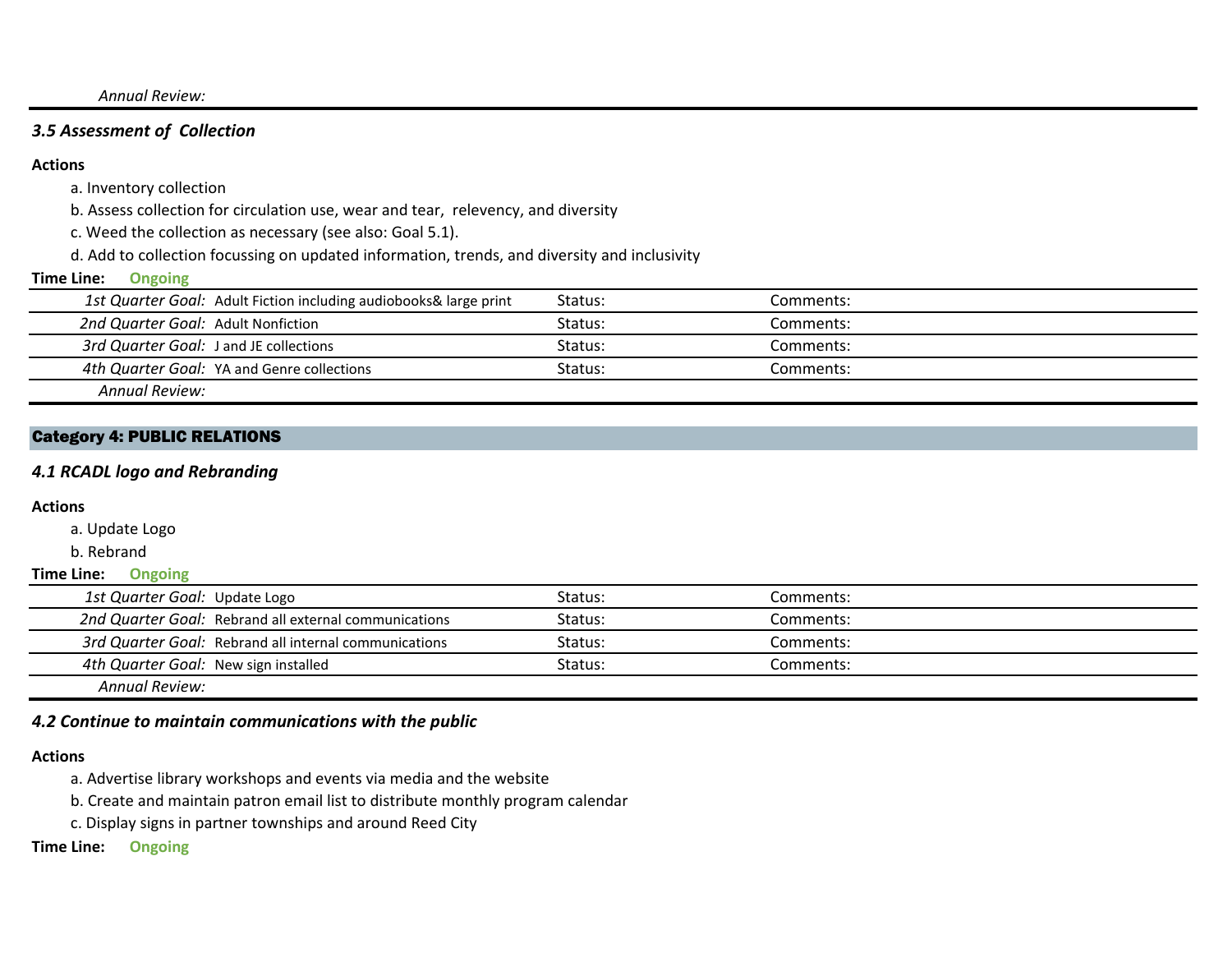| 1st Quarter Goal: Continue current communications | Status: | Comments: |  |
|---------------------------------------------------|---------|-----------|--|
| 2nd Quarter Goal: Continue current communications | Status: | Comments: |  |
| 3rd Quarter Goal: Continue current communications | Status: | Comments: |  |
| 4th Quarter Goal: Continue current communications | Status: | Comments: |  |
| Annual Review:                                    |         |           |  |

# *4.3 Ensure Public Relations is a priority for the library*

#### **Time Line:**

a. Continue with media relations and outbound marketing

b. Facetime in the community

#### **Ongoing Time Line:**

|                | 1st Quarter Goal: Continue current communications | Status: | Comments: |
|----------------|---------------------------------------------------|---------|-----------|
|                | 2nd Quarter Goal: Continue current communications | Status: | Comments: |
|                | 3rd Quarter Goal: Continue current communications | Status: | Comments: |
|                | 4th Quarter Goal: Continue current communications | Status: | Comments: |
| Annual Review: |                                                   |         |           |

# Category 5: FACILITIES AND EQUIPMENT

*5.1 Continue to assess interior layout of library to better accommodate growing collection and patron needs*

### **Actions**

a. Continue collection weeding process by staff

b. Walk through to evaluate layout of collection

## **Annually Time Line:**

| 1st Quarter Goal: Staff efforts continue | Status: | Comments: |  |
|------------------------------------------|---------|-----------|--|
| 2nd Quarter Goal: Staff efforts continue | Status: | Comments: |  |
| 3rd Quarter Goal: Staff efforts continue | Status: | Comments: |  |
| 4th Quarter Goal: Staff efforts continue | Status: | Comments: |  |
| <b>Annual Review:</b>                    |         |           |  |

# *5.2 Conduct annual review of physical grounds and landscape*

## **Actions**

a. Walk grounds and assess every Spring

b. Walk ground and assess every Fall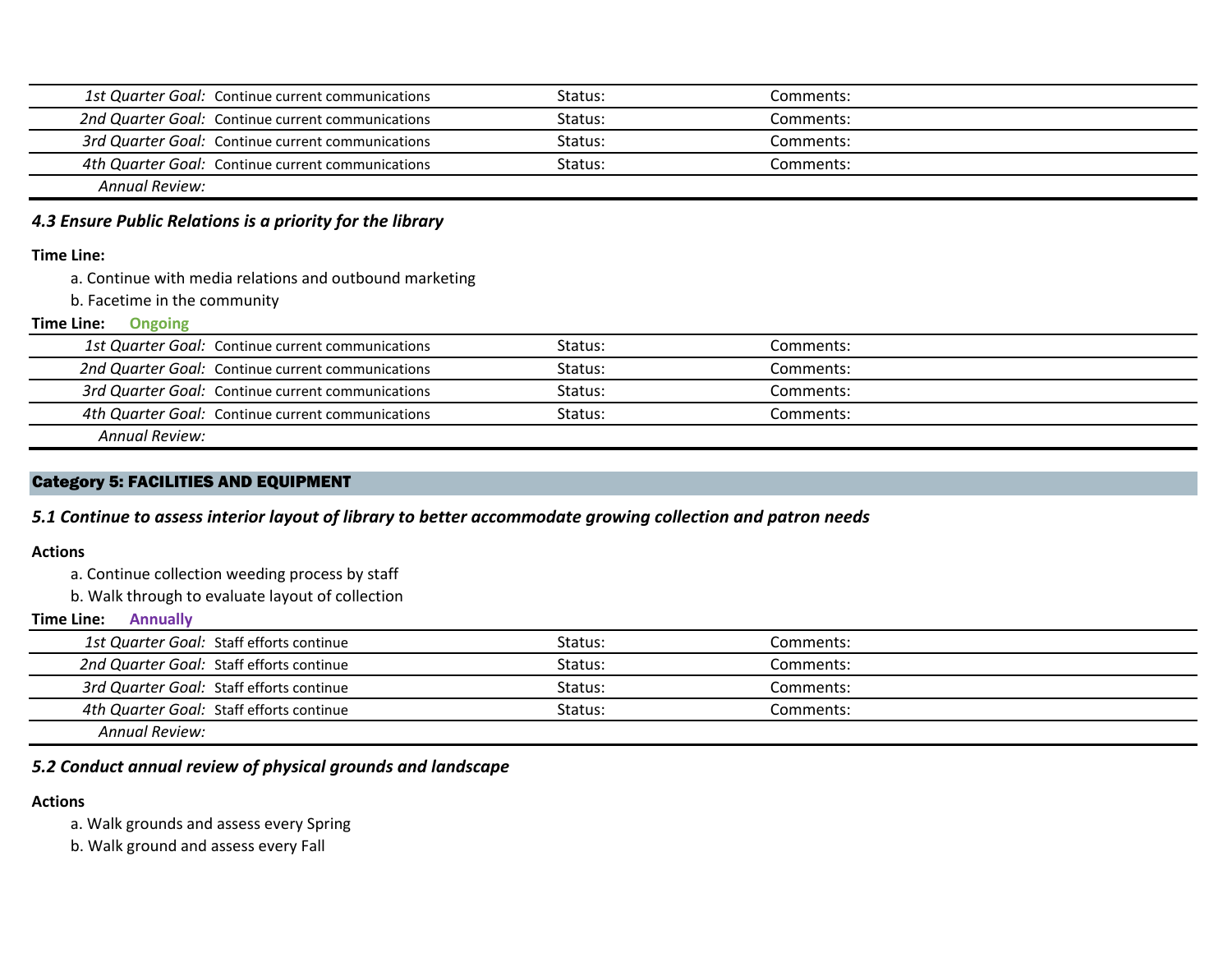### **Annually Time Line:**

| 1st Quarter Goal: Building Improvement Committee inspection | Status: | Completed | Comments: |
|-------------------------------------------------------------|---------|-----------|-----------|
| 2nd Quarter Goal: n/a                                       | Status: |           | Comments: |
| 3rd Quarter Goal: Building Improvement Committee inspection | Status: |           | Comments: |
| 4th Quarter Goal: n/a                                       | Status: |           | Comments: |
| Annual Review:                                              |         |           |           |

# *5.3 Conduct annual maintenance of exterior, interior, and outdoor areas*

### **Actions**

- a. Develop back yard into an engaging learning space
- b. Develop side yard
- c. Remove pinetrees and stumps

#### **Ongoing Time Line:**

| 1st Quarter Goal:                                                                                                                                                                                                                                                                    | Status: | Comments: |  |
|--------------------------------------------------------------------------------------------------------------------------------------------------------------------------------------------------------------------------------------------------------------------------------------|---------|-----------|--|
| 2nd Quarter Goal:                                                                                                                                                                                                                                                                    | Status: | Comments: |  |
| 3rd Quarter Goal:                                                                                                                                                                                                                                                                    | Status: | Comments: |  |
| 4th Quarter Goal:                                                                                                                                                                                                                                                                    | Status: | Comments: |  |
| $A_1, A_2, A_3, A_4, A_5, A_6, A_7, A_8, A_9, A_1, A_2, A_3, A_4, A_5, A_6, A_7, A_8, A_9, A_1, A_2, A_3, A_1, A_2, A_3, A_1, A_2, A_3, A_4, A_5, A_6, A_7, A_8, A_9, A_1, A_2, A_3, A_1, A_2, A_3, A_4, A_5, A_6, A_7, A_8, A_9, A_1, A_2, A_3, A_1, A_2, A_3, A_1, A_2, A_3, A_4,$ |         |           |  |

*Annual Review:*

# *5.4 Continue to assess library square footage and possibility of expansion needs in future*

#### **Actions**

a. Consider expansions after loan is satisfied within ten years - approx. by 2034

#### **Ongoing Time Line:**

| 1st Quarter Goal:     | Status: | Comments: |  |
|-----------------------|---------|-----------|--|
| 2nd Quarter Goal:     | Status: | Comments: |  |
| 3rd Quarter Goal:     | Status: | Comments: |  |
| 4th Quarter Goal:     | Status: | Comments: |  |
| <b>Annual Review:</b> |         |           |  |

## Category 6: TECHNOLOGY

## *6.1 Update and maintain website design and functionality*

#### **Actions**

a. Work with peer libraries to stay current on website development and trends